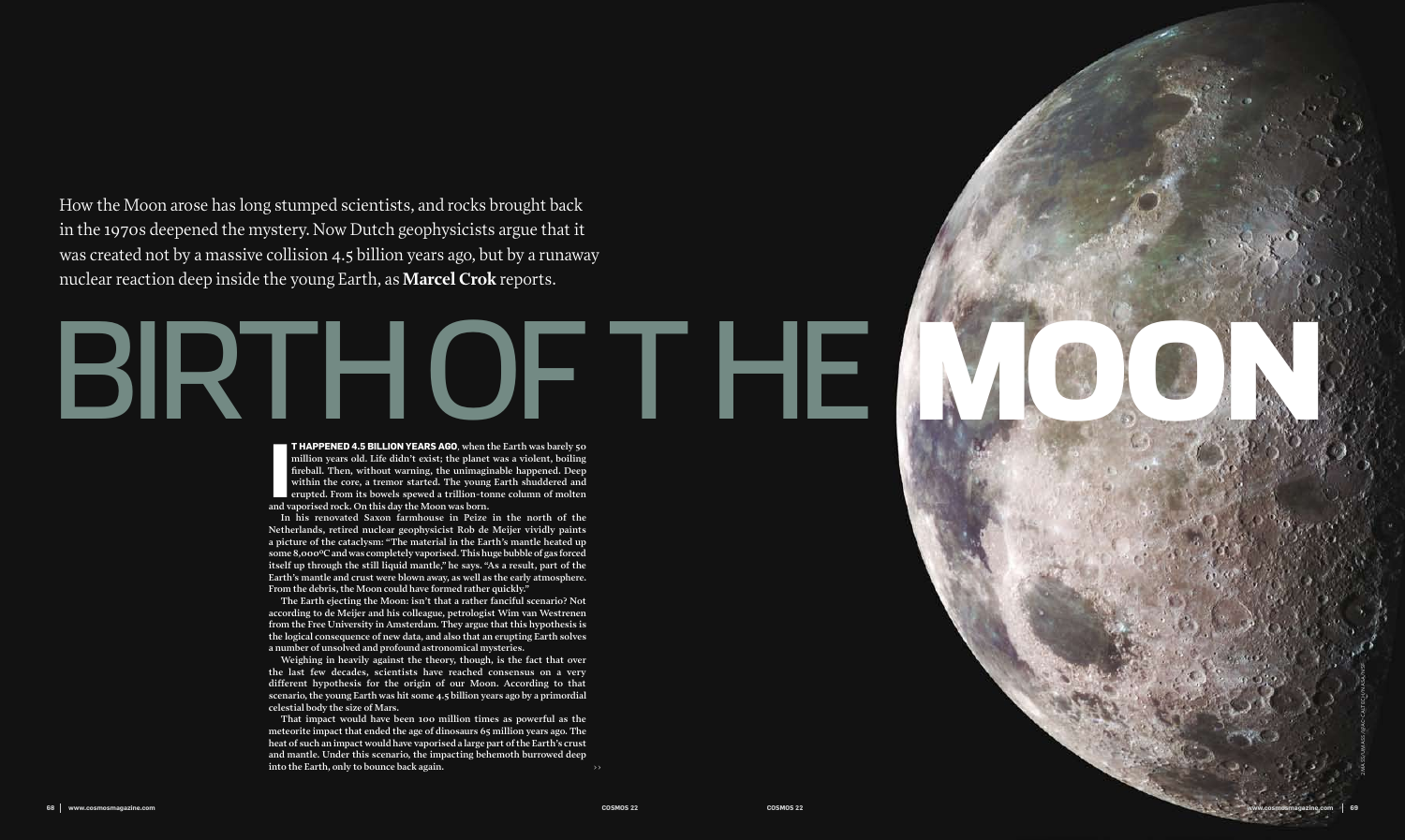>> Yet escape was out of the question. The core of the celestial body, rich in iron, was swallowed by the much heavier Earth and sank to its centre. The remainder was flung out to space, together with vast quantities of terrestrial debris, where it ended up in orbit around the Earth. In less than 100 years, this debris then accreted into our Moon.

Today, most scientists agree this 'impact hypothesis' is the most likely chain of events. The case was considered more or less closed in 2003 after geophysicists presented computer simulations which showed that a Mars-sized impactor could indeed deliver a Moon with the correct size and orbit.

But with their outlandish new hypothesis, de Meijer and van Westrenen are rocking the boat all over again.

**ALREADY THE BASIC ASSUMPTION** of de Meijer's theory is controversial – the concept that powerful, spontaneous nuclear chain reactions occured deep inside the Earth.

It all started 50 years ago in a study in the journal *Chemical Physics*, when Japanese geochemist Paul Kuroda conjectured that natural nuclear reactions happen in the Earth, in so-called 'georeactors'. He argued that early in Earth's history, many radioactive elements were still naturally 'enriched', because their spontaneous decay had only just started.

Kuroda's idea was controversial until 1972, when French researchers found the defunct remnants of a natural georeactor in Gabon in Western Africa. This reactor, near the surface, was probably extinguished two

billion years ago by lack of water, which is necessary to moderate the speed of the neutrons that cause uranium fission.

American geophysicist J. Marvin Herndon was one of those who concluded that, even now, the Earth's core still holds a giant georeactor. De Meijer has serious doubts about this, like many geochemists. After all, uranium and thorium  $-$  the natural ingredients required for a georeactor – scarcely mix with iron, the main ingredient of the Earth's core. But that doesn't mean that a georeactor deep within the Earth is ruled out, he says. Recent publications hint that the convoluted boundary between core and mantle, the D''-layer (D-double-prime layer), would be an ideal location for a georeactor.

"This boundary layer must have been in place 4.5 billion years ago," says de Meijer. "Such georeactors might still be in existence now, without us noticing."

He took his idea further by collaborating with van Westrenen, with whom he is co-authoring a book on the interior of the Moon and Earth.

"When he told me about it for the first time…I was extremely sceptical," van Westrenen told me as we sat in his university office. "This would take me only two minutes to refute," I thought. "[But], I still can't debunk his story. That makes it interesting enough to work on and see how far we can take it."

**THE ORIGIN OF THE MOON** has been a mystery for centuries, mainly because our long-time celestial companion is the odd one out in our Solar System. Compared to other moons in the neighbourhood, our Moon is anomalously large relative to its planet (see p72 graphic). On the other hand, its density is rather low, suggesting it contains much less iron than Earth. The core of the Moon contains just four per cent of its total mass, whereas the Earth's core contains 30 per cent.

> The ejected debris and gas settled into a ring around the Earth, and this ring eventually coalesced into the Moon. The hole left by the eruption closed almost immediately because the mantle was still semi-liquid. Cooling later caused the formation of a solid inner core, which is growing to this day.

Before man set foot on the Moon almost 40 years ago, there were still three theories to explain its origin. The first stated that the Moon, like the Earth, was the result of the accretion of cosmic dust into ever more massive chunks. The second argued that the Moon formed elsewhere in space and was later captured by Earth, without impact. Under the third hypothesis, the primordial Earth was spinning so fast that the matter that formed the Moon flew from Earth, by the apparent centrifugal force.

This last one, the 'fission hypothesis', was proposed as early as 1880 by George Darwin, son of the famous father of evolution, Charles Darwin. As evidence, he put forward the Pacific Ocean.

This gaping hole, he suggested , was visible evidence that a large mass was missing from the Earth.

It didn't take Apollo missions to refute Darwin's idea. The discovery of plate tectonics provided a more plausible explanation for the Pacific Ocean. Also, around 1930 other scientists calculated that although a day would have lasted just 2.5 hours, the early Earth was spinning too slowly to eject so much matter. "The centrifugal force was insufficient for a Moon to escape," says de Meijer.

One of the purposes of the Apollo missions was to gain more insight into the origin of the Moon and to help arbitrate between the two remaining hypotheses.

But an analysis of the Moon samples brought back to Earth led to the conclusion that neither hypothesis could be correct.

"The density of the Moon turned out to be much lower than the Earth's density," says van Westrenen. "That excludes the accretion model, which says that the Earth and the Moon were formed from the same primordial material. [They] are simply too different."

Paradoxically, the second hypothesis – that the Moon was formed elsewhere in the Solar System and later captured – was excluded for exactly the opposite reason.

"In that respect, the Earth and the Moon are too similar," adds van Westrenen. "The ratio of isotopes oxygen-17 and oxygen-18 are identical in terrestrial and lunar rock, and deviates strongly from the isotope ratio in meteorites from Mars." These isotopes carry information about the distance from the Sun the rock formed, and indicate that the Moon and Earth must have formed at roughly the same distance.

>>



**has been a mystery for centuries – compared to other moons in the neighbourhood, ours is anomalously large relative to its planet, but its density is low.**

theo barten/bno

### Formation of the D"-layer

4.5 billion years ago, the Earth was a red-hot, dry, smoking lump of rock. Cooling created a thin crust that sunk down through the mantle, which was almost liquid at that time. Once it arrived at the boundary between the core and mantle, it folded into a contorted layer with a thickness between some tens of kilometres to two hundred kilometres: the D"-layer. This layer contained high concentrations of uranium, thorium and plutonium, which allowed the spontaneous formation of georeactors.

Erupting debris

When one of these georeactors went supercritical, the local temperature suddenly increased to 13,000°C - sufficient to turn the ambient rock into vapour. The bubble pushed the mantle and crust upwards, resulting in a giant eruption. Even the primordial atmosphere was sucked up into space.

## Ring of rubble

### Asymmetric Moon

The crust on the far side of the Moon (the part which is not visible from Earth) is significantly thicker than on the near side. This may be evidence for the theory of the viviparous Earth. Scientists still disagree about whether the Moon has a hot core today.

384,400 km



**Crust**

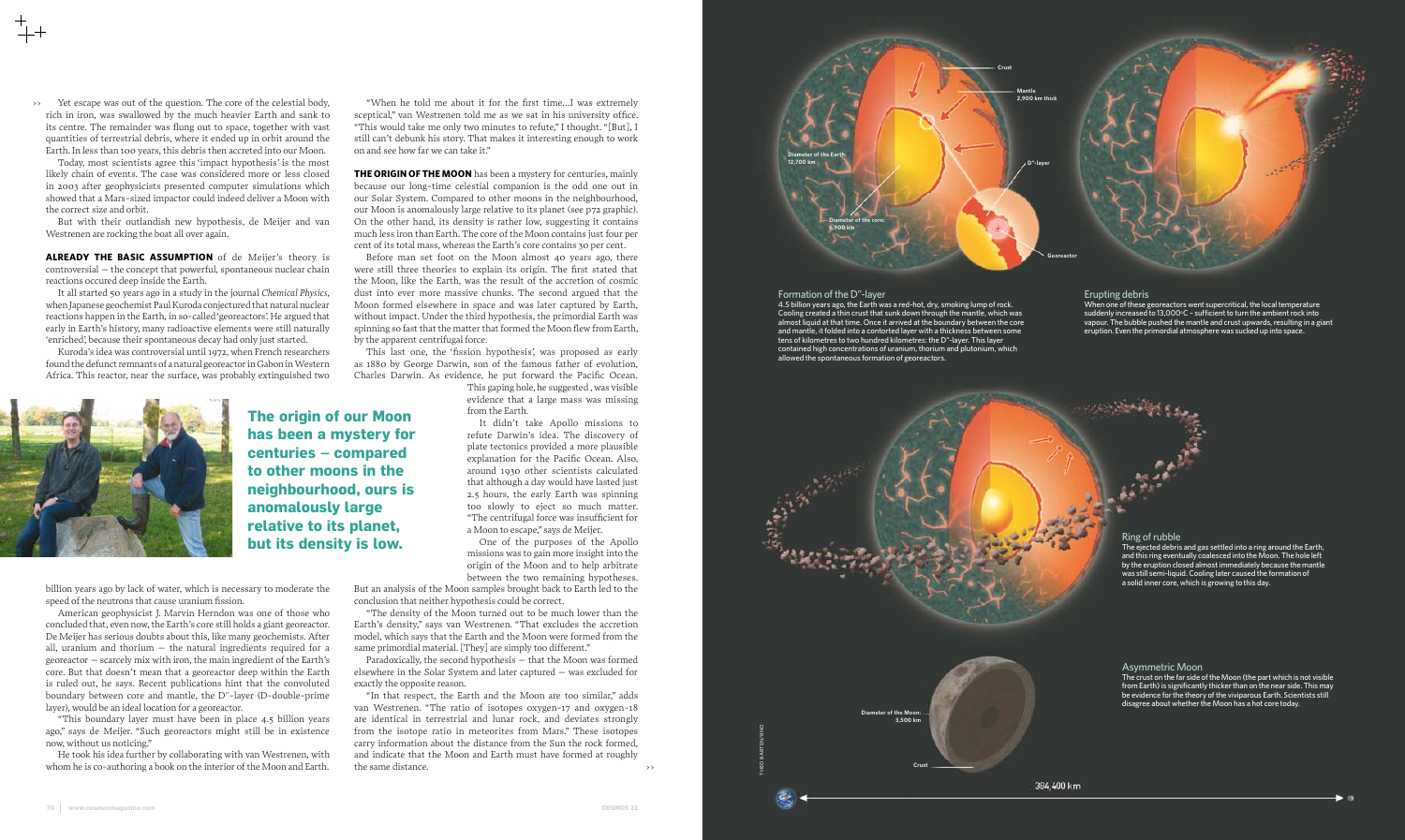>> **SHORT OF PROVIDING ANSWERS**, the Moon missions generated many more questions. Some researchers then moved on to study other things, convinced that there wasn't enough data to solve the mystery. It was in this theoretical vacuum, in the mid-1970s, that two groups independently formulated a new idea: the impact hypothesis.

According to Bill Hartmann and Donald Davis of the Planetary Science Institute in Tucson, Arizona, and Alastair Cameron and William Ward of Harvard University in Boston, a cosmic object dubbed Theia (the mother of the Moon in Greek mythology), collided with the primordial Earth and created the Moon.

Van Westrenen himself signed up wholeheartedly to this hypothesis. "At first, the impact hypothesis seemed to solve all our problems," he says. "It gives you an Earth and Moon with the correct size, in the correct orbit."

A quarter of a century later, though, things have changed. In particular, computer simulations of the impact have become more advanced and detailed. And in turn, they have generated new mysteries.

It appears, for instance, that the impact needs fine-tuning to fit the data. "It can't have been a head-on collision," says van Westrenen. "It must have been a glancing collision with a moderate relative velocity. Any deviation in these parameters, and things go wrong; you knock the Earth apart or you don't end up with a Moon, because the debris will take off in all directions."

But the main puzzle that came from the simulations – detailed in the British journal *Nature* in 2003 – was that 'successful' impacts produce a Moon of about 80 per cent mantle material from the impactor.

"If the Moon is mainly made of impactor material, than it is much less likely that the ratio of oxygen isotopes for Moon and Earth would be the same," says van Westrenen. "That is only possible if the Earth and Theia were formed at the same distance from the Sun, which means that they have been chasing each other in more or less the same orbit until they collided."

The problem is that we don't see anything like that elsewhere in the entire Solar System.

At the University of Arizona in Tucson, planetary scientist Jay Melosh is one of the proponents of the impact theory. "The similarities do suggest that the proto-Earth and its impactor were formed at almost the same distance from the Sun. But that is not such a crazy idea," he argues. "The object must have been close to Earth, simply because it did impact, while other embryonic planets did not."

Robin Canup, from the Southwest Research Institute in Boulder, Colorado, and author of the 2003 *Nature* paper, agrees with Melosh:

> How the impact with Theia took place, and how the D''-layer survived this impact while the Earth's core fused with the core of the impactor, is beyond Carlson's comprehension as well.

"We calculated the conditions for the impact velocity. This indicates that the impactor originated somewhere between the present orbits of Mars and Venus." That is, somewhere near the orbit of the Earth.

Melosh maintains that the impact theory is still rock-solid. "This problem with the isotope ratio is to be regarded as a small puzzle within the solid framework of the impact hypothesis," he says. "There is no need at all to ditch the impact hypothesis and put ill-conceived ideas about exploding georeactors in its place."

**VAN WESTRENEN AND DE MEIJER**, however, have other data to nurture their theory. This evidence comes from thousands of kilometres beneath our feet.

In a major breakthrough reported in the U.S. journal *Science* in 2005, Earth scientists Maud Boyet and Richard Carlson of the Carnegie Institution in Washington DC, concluded that both a partition between the Earth's mantle and core, and another within the mantle, formed within 30 million years of the planet being born.

This internal partition isolated the lower mantle, the D''-layer, from the rest of the mantle (see graphic on p71).

Boyet and Carlson arrived at their conclusion by investigating the rare earth elements samarium (Sm) and neodymium (Nd). Samarium-146 is a radioactive element that decays relatively speedily, with a half-life of 103 million years, to neodymium-142.

At present hardly any samarium-146 is left on Earth. Theoretically, terrestrial rock should contain just as much neodymium as the primordial material from which the Earth was formed – samples of

which sometimes still reach the Earth in meteorites.

## But the researchers discovered something odd. Rock from the Earth's mantle contains more neodymium than these meteorites. The only conceivable explanation is that samarium was distributed unevenly throughout the planet, because the overall concentration should be equal to that in meteorites.

But where can this neodymium-poor rock be? Not in the Earth's core, because neither samarium nor neodymium can bond chemically to iron. That only leaves the D''-layer. This chunky boundary layer between core and mantle must be low in neodymium.

Boyet and Carlson discovered that the Moon has a peculiarity too: rocks that are just as rich in neodymium as the Earth's mantle.

This makes the impact hypothesis very improbable indeed, according to van Westrenen. "Considering that at this giant impact 4.5 billion years ago the Earth's core and Theia's core fused, it is most improbable that isolated layers deep within the planet survived the impact. Yet this is what the data from Carlson and Boyet suggest."

Carlson was candid about this over the telephone: "Our data show a strong similarity between terrestrial and lunar rock, but there is no good explanation for that at all."

# **It was a case of overheating rather than exploding: the mantle was already about 5,000˚C, and the georeactor that went supercritical generated so much heat that it increased by an additional 8,000˚C.**